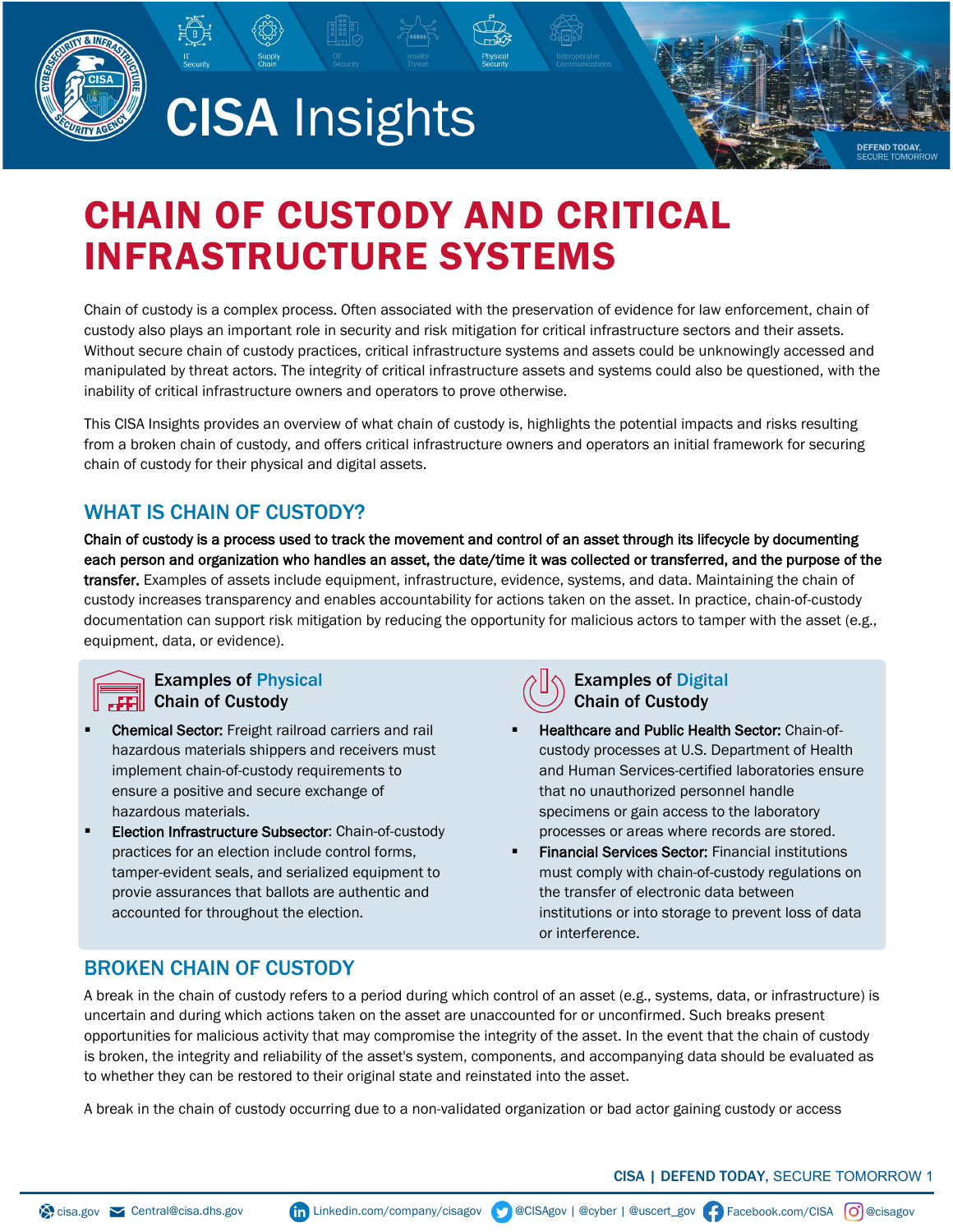increases the risk that the integrity or reliability of the asset cannot be restored. The available information may not be sufficient to prove that the confidentiality, integrity, or availability of the asset was not compromised.

#### Potential Impacts of a Broken Chain of Custody ر 0 ک

- **The integrity of the system and its underlying data can no longer be trusted.**
- The reliability, accuracy, and security of records in question physical or digital cannot be guaranteed.
- The systems and data may be rendered inadmissible in a court of law.
- The inability to provide evidence that a system has not been compromised results in the inability to determine if a malicious actor (or any actor for that matter) has gained access to and/or manipulated the systems and data.

# FRAMEWORK FOR SECURING CHAIN OF CUSTODY

To address risk and improve security and resilience, owners and operators of critical infrastructure can utilize the National Institute of Standards and Technology (NIST) Cybersecurity Framework (CSF) to establish chain-of-custody standards, guidelines, and practices. NIST created the CSF—which is a flexible, repeatable, performance-based, and cost-effective model that consists of five concurrent and continuous functions—to improve risk management in critical infrastructure. See the lists below for actionable steps for each CSF function.

#### Identify

Develop an organizational understanding to manage physical and cybersecurity risk to systems, people, assets, data, and capabilities.

- Identify critical assets within the organization.<sup>[1](#page-1-0)</sup>
- Inventory all systems, devices, software, data, and people.
- Catalog external systems, especially dependent systems and/or processes that the organizations critical assets may integrate with, especially if those systems or processes are outside the control of the organization.
- Document the digital and analog forms or logs that track transactions and access.
- Routinely assess the logs and forms to understand if there are any gaps in transactions or access that could lead to a break in chain of custody.
- Evaluate your preservation rules to determine if they meet the organization's business needs.

#### **Protect**

Develop and implement a chain of custody plan and appropriate safeguards to ensure critical services, systems, and data are properly secured while at rest and in transit. Protective measures keep unauthorized and malicious actors out.

- Implement access control, both physically and electronically, to assets and facilities.
- Ensure that individuals are only authorized to access systems, data, and facilities that are pertinent to their job functions—use the Principle of Least Privilege.
- Ensure network integrity is protected and remote access is managed.
- Implement continuous monitoring of transactions, activities and access control processes.
- Manage information and records consistent with the organization's risk strategy to protect confidentiality, integrity, and availability of information.

#### **Detect**

Develop and implement appropriate activities to identify the occurrence of a chain-of-custody breach. Detective measures provide evidence that a breach has occurred.

<span id="page-1-0"></span><sup>1</sup> Pursuant to Executive Order (EO) 14028 on Improving the Nation's Cybersecurity, issued on May 12, 2021, the National Institute of Standards and Technology (NIST) published a definition of the term 'critical software'. Available: https://www.nist.gov/system/files/documents/2021/06/25/EO%20Critical%20FINAL\_1.pdf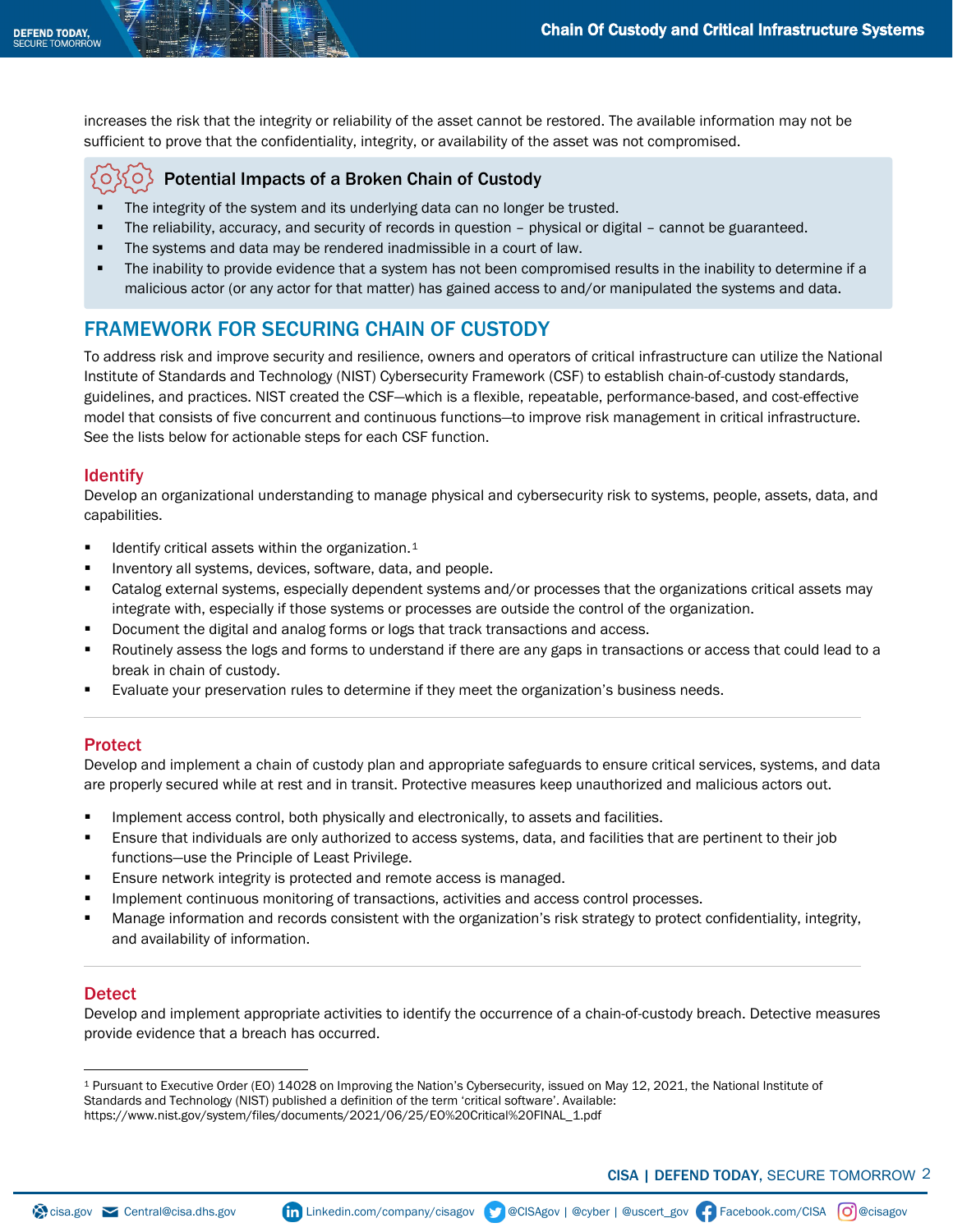- Log all transactions electronically (ex. Audit or event logs) or physically through chain of custody documents.
- Track each asset independently by uniquely identifying each asset, such as tamper-evidence or serialization.
- Establish incident alert thresholds.
- Guarantee continuous monitoring and/or alerting of detective measures. If the chain of custody breaks without having established monitoring measures, an incident can go undetected.

#### Respond

Develop appropriate activities to implement in response to a detected breach of the chain of custody. Response measures allow the organization to determine the impact and consequences of the breach.

- Establish processes to receive, analyze, and respond to a breach, loss of integrity, or preservation to the chain of custody records.
- Investigate notifications from detection systems.
- **•** Determine if the impact of breach leads to a reportable incident.
- Report incidents consistent with established criteria.
- Ensure personnel know their roles and order of operations when a response is required.
- **Provide strict oversight of forensic activities being performed, including validating personnel, to ensure the chain of** custody and integrity of the systems, data, and any evidence collected.

#### Recover

Develop and implement appropriate activities to maintain plans for resilience and to restore any critical services, systems, or data that were impaired due to the chain-of-custody breach or cybersecurity incident.

- **Execute recovery processes and procedures to ensure the restoration of systems or assets affected by the incident.**
- Sanitize media in accordance with NIST Special Publication 800-88 Revision 1.
- Review and assess hardware to determine whether system components have been replaced or modified in any way.
- Restore systems using a validated version of the firmware and software (e.g., trusted build).
- In cases where critical infrastructure systems are required to undergo certification, the accredited certifying body may need to review the affected systems for recertification.
- If systems or data must be turned over to a validated entity, processes should be in place for reassuming and validating the chain of custody prior to reintegrating those systems or data into your infrastructure. These processes should potentially include media sanitization, trusted build installation, system recertification, acceptance testing protocols, etc.
- There may be situations where it is not possible to re-establish the chain of custody or integrity of the systems or data (i.e., loss of the chain of custody). In those instances, consider decommissioning and replacing assets of concern. There may be situations where the time, cost, and/or expertise to recover, re-establish the chain of custody, and potentially recertify systems is not practical. A recovery plan should include procedures for how to handle such a scenario, including the complete replacement of the assets.

# AUDIT YOUR PROCESSES

Critical infrastructure owners and operators should routinely audit chain of custody processes to prove that the authenticity of the data collected has been maintained across all stages. Audits should look for evidence that demonstrates the effectiveness and durability of the procedures, processes, systems, and training. Trialing chain of custody processes also provides owners and operators the opportunity to ensure there are no gaps in the chain of custody process, and that sufficient evidence exists to maintain a defensible trail of collected data for a litigation or investigation.